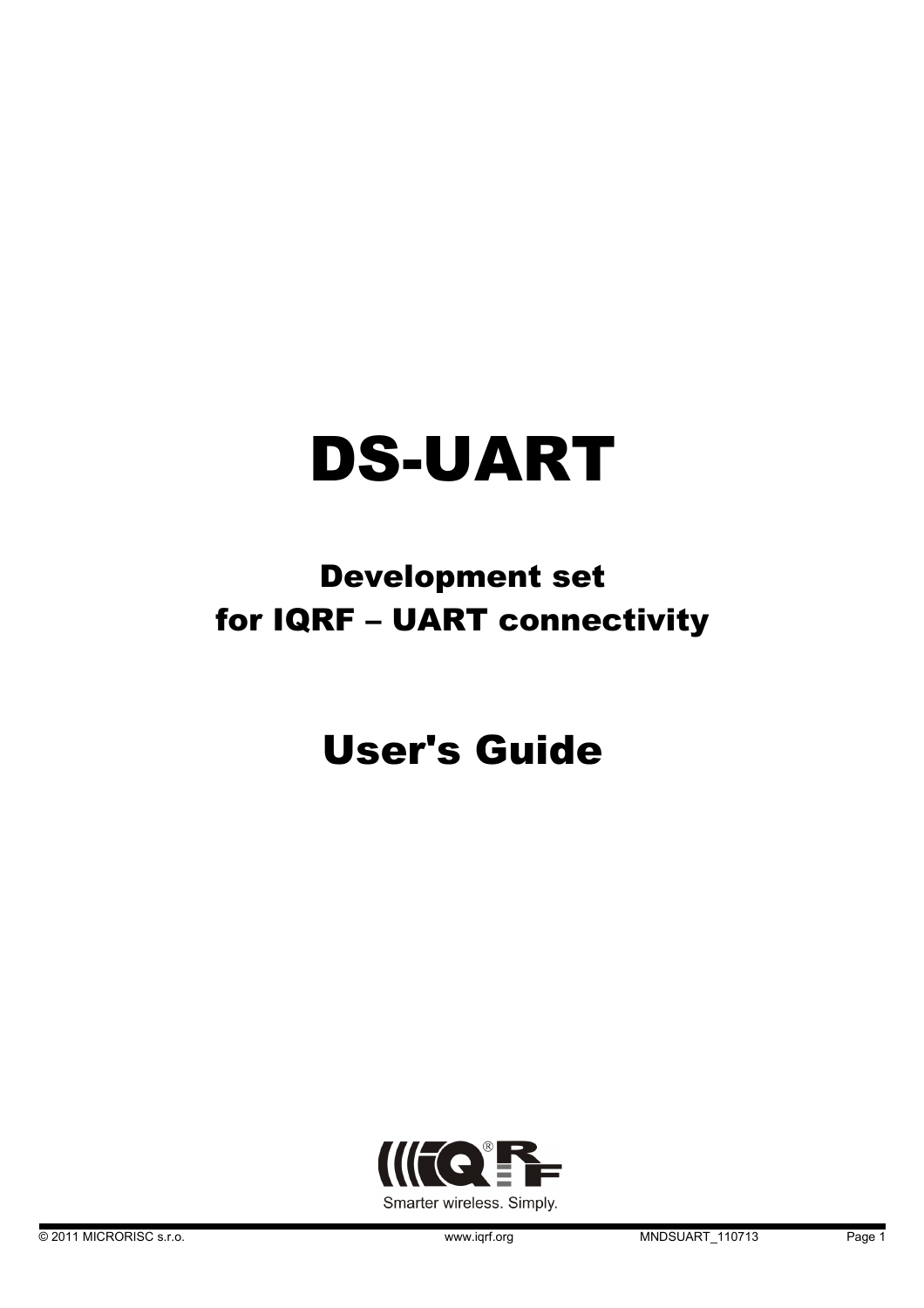

#### **Description**

DS-UART is a development set for IQRF applications using UART.



#### **Applications**

• Development and debug of UART (RS-232) communication

#### **Key features**

- Two DK-PGM-01 development kits
- Two CAB-SER-02 RS-232 communication cables
- Demo software

#### **Typical application**

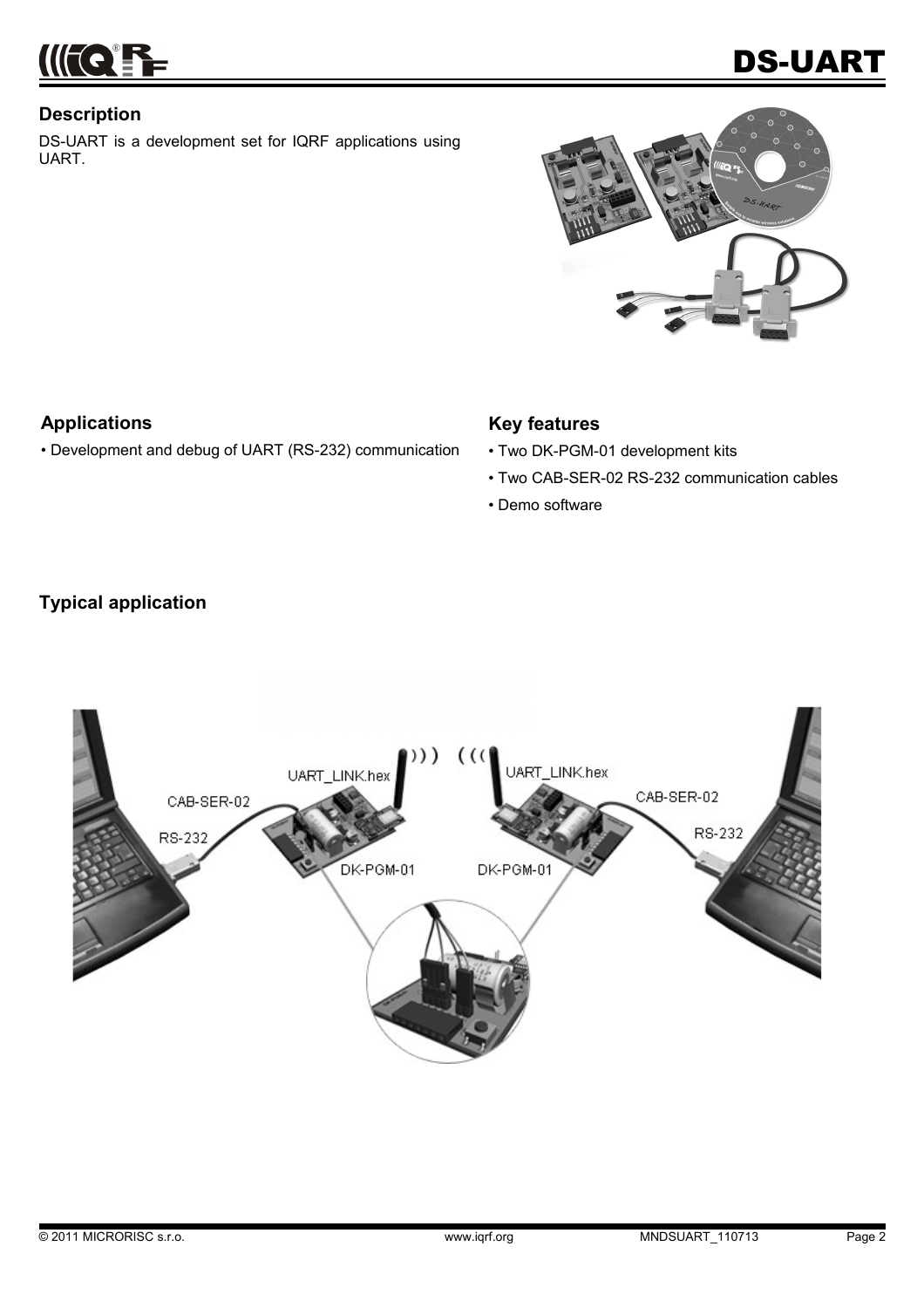

#### *Electrical specifications*

See the DK-PGM-01 and CAB-SER-02 User's guides.

#### *Software*

The DS-UART development set is delivered with demo application UART\_LINK. It demonstrates IQRF wireless data transfer between two DK-PGM-01 kits, both connected to PCs via UART.

This demo should serve as a starting template for any user UART application with IQRF TR modules.

It is a part of the Examples for TR and IQRF-Startup-package zip files.

On PC side any standard UART terminal can be used to control communication.

#### *Pack list*

- DK-PGM-01 IQRF development kit 2 pcs
- CAB-SER-02 RS-232 serial cable 2 pcs
- CD with software and documentation 1 pcs

#### **Ordering code**

• DS-UART DEVelopemnt set for IQRF applications using UART

#### **Document history**

• 110713 First release